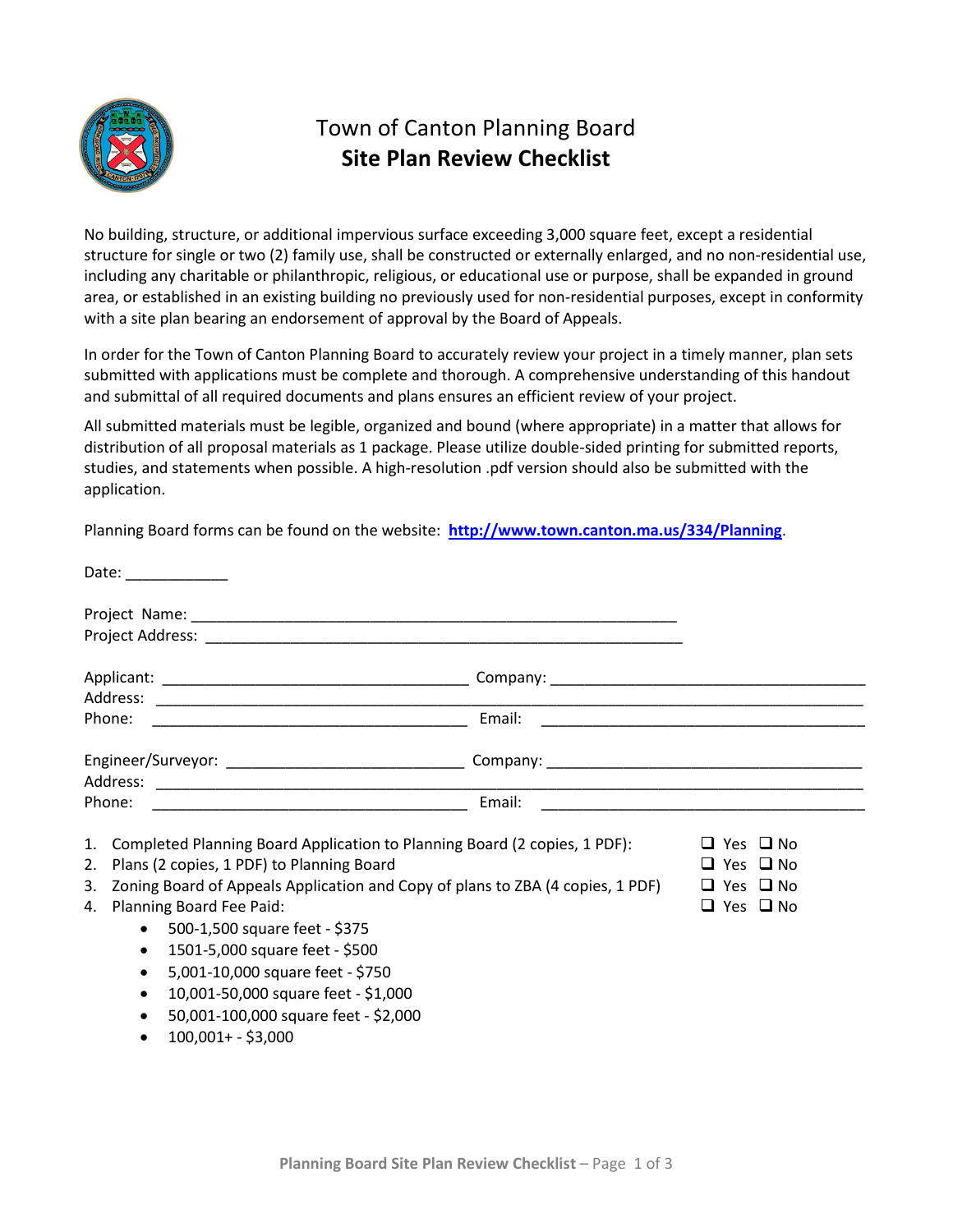5. List all plans and supporting documents submitted with this site plan review package to the Planning Board, including technical reports, calculations, traffic/environmental impacts, or other related documentation as required by the board. *(2 full-size copies – 24x 36", 1 PDF copy of all plans and documents; 2 copies of all other documents)*

## **LIST OF ALL PLANS AND SUPPORTING DOCUMENTS SUBMITTED (Use additional page if necessary) Plan or Document Title Date**

|                                                                       | 6. Plans to include the following information (See Zoning Bylaws, Section 10.5, Subsection 10.5.2). The         |
|-----------------------------------------------------------------------|-----------------------------------------------------------------------------------------------------------------|
|                                                                       | contents of the site plan shall consist of six (6) separate sheets prepared at the scale of one (1) inch equals |
| twenty (20) feet or such other scale as may be approved by the Board. |                                                                                                                 |

## **CONTENTS**

|                                                                                           |                 | <b>Waiver</b> | <b>Not</b>        |
|-------------------------------------------------------------------------------------------|-----------------|---------------|-------------------|
| <b>ITEM</b>                                                                               | <b>Provided</b> | Requested     | <b>Applicable</b> |
| 1. Locus plan (1 in.=100 ft.) showing entire project and its relation to existing areas,  |                 |               |                   |
| buildings, and roads for a distance of 1000 ft. from the project boundaries               | ❏               | ◻             | □                 |
| 2. Site layout showing boundaries of the lot(s) in the proposed development,              |                 |               |                   |
| proposed structures, drives, parking, fences, walls, walks, lighting, loading facilities, |                 |               |                   |
| areas for snow storage, and all proposed recreational facilities and open space.          | ❏               | ❏             |                   |
| 3. Topography and drainage plan shall contain the existing and proposed final             |                 |               |                   |
| topography at two (2) foot intervals and plans for handling stormwater drainage,          |                 |               |                   |
| and all wetlands including floodplain areas.                                              | ❏               | ◻             |                   |
| 4. Utility plan including all facilities for refuse and sewage disposal, storage of all   |                 |               |                   |
| wastes, location of all hydrants, fire alarm, and firefighting facilities on and adjacent |                 |               |                   |
| to the site.                                                                              | ❏               | ப             |                   |
| 5. Architectural plan showing ground floor plan and architectural elevations of all       |                 |               |                   |
| proposed buildings and a color rendering.                                                 | □               | ⊔             |                   |
| 6. Landscaping plan (prepared by a MA Landscape Architect) showing proposed               |                 |               |                   |
| buildings, parking lots, loading byas, and access and egress roads; location and type     |                 |               |                   |
| of site and landscape lighting; Site surface and subsurface drainage; Location, type,     |                 |               |                   |
| and quality of existing vegetation, including specifmin trees; Existing vegetation to     |                 |               |                   |
| be preserved; Mitigation measures for protecting vegetation; Locations and labels         |                 |               |                   |
| of all proposed plans; Plan lists, quantity, spacing, and size; Location and              |                 |               |                   |
| description of other landscape improvements (fences, furniture, etc.)                     |                 |               |                   |